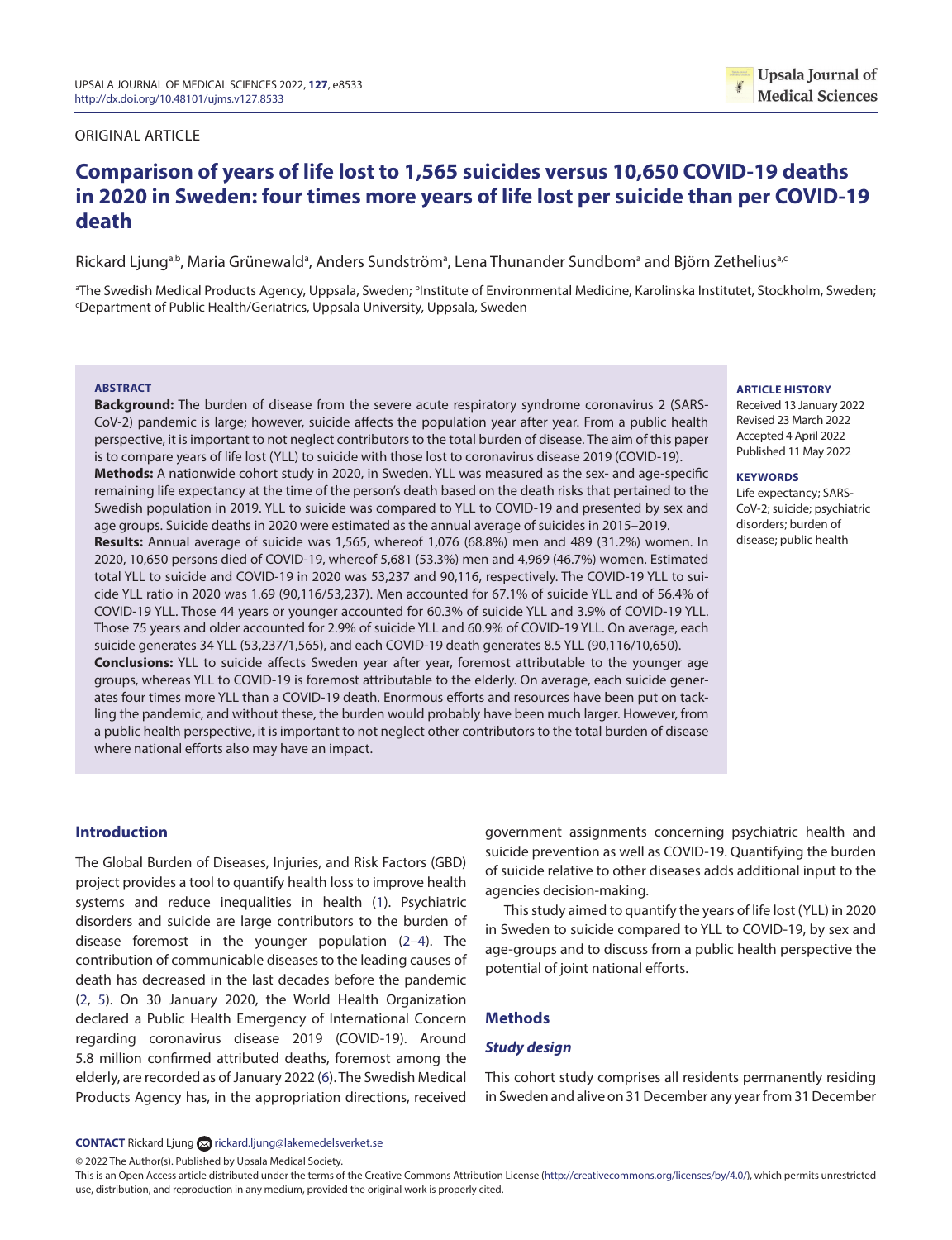<span id="page-1-3"></span>2014 to 31 December 2019 as recorded in the Total Population Register and was derived from the COVID-19 VACcination register SAFEty study in Sweden (CoVacSafe-SE) [\(7](#page-4-1), [8](#page-4-2)). For the adult population, all deaths due to suicide or deaths with unclear intent in 2015–2019 and all deaths related to COVID-19 in 2020 were retrieved on individual level from the cause of death register ([9\)](#page-4-3). Suicide and COVID-19 deaths occurring in those younger than 18 years were retrieved in aggregated form.

#### *The Swedish cause of death register*

The Swedish cause of death register contains information on personal identifier, sex, date of birth, date and underlying cause of death, and contributing causes of death for all deceased Swedish residents, including those occurring abroad, since 1952 and has a 99.2% completeness of causes of death [\(9](#page-4-3)).

# *Register on surveillance of notifiable communicable diseases (SmiNet)*

Information on notifiable diseases must be reported to SmiNet in accordance with Swedish law, the Communicable Diseases Act. SmiNet contains information on personal identifier, date of disease occurrence, date of testing, and date of positive test [\(10\)](#page-4-4).

#### *Underlying cause of death*

Death due to suicide was defined as an underlying cause of death with an International Statistical Classification of Diseases and Related Health Problems (ICD) code of suicide (X60-X84) or undetermined intent (Y10-Y34). Death due to COVID-19 was defined as an underlying cause of death of U071 (severe acute respiratory syndrome coronavirus 2 [SARS-CoV-2] identified) or U072 (clinical diagnosis of COVID-19), or any deaths occurring within 30 days of a positive COVID-19 test reported to SmiNet [\(9](#page-4-3), [10\)](#page-4-4).

# *Years of life lost*

<span id="page-1-8"></span><span id="page-1-7"></span><span id="page-1-5"></span><span id="page-1-4"></span>For each deceased person due to suicide or COVID-19, YLL is the number of years lost due to premature death and is calculated as the remaining life expectancy at that specific age of death, representing the average number of years of life left for a hypothetical group of persons whom at that specific age were to live through their entire remaining lifespan with the same death risks that existed in Sweden in 2019 ([11–](#page-4-5)[13\)](#page-4-6). Suicide in 2020 was estimated by using the annual average number of suicides by sex and age in 2015–2019 to account for time trend variation and delay in reporting. Suicide rates in Sweden have been stable during the last decade.

### **Results**

<span id="page-1-6"></span><span id="page-1-1"></span>Annual average number of suicides in 2015–2019 was 1,565, whereof 1,076 (68.8%) men and 489 (31.2%) women. In 2020, 10,650 persons died of COVID-19, whereof 5,681 (53.3%) men and 4,969 (46.7%) women. Total YLL to suicide and COVID-19 in 2020 was estimated to 53,237 and 90,116, respectively ([Table 1](#page-1-0)). The COVID-19 deaths to suicide deaths ratio was 6.8 (10,650/1,565). The COVID-19 YLL to suicide YLL ratio was 1.69 (901,16/53,237). Men accounted for 67.1% of suicide YLL and of 56.4% of COVID-19 YLL. Those 44 years or younger accounted for 60.3% of suicide YLL and 3.9% of COVID-19 YLL [\(Figure 1](#page-2-0)). Those 75 years and older accounted for 2.9% of suicide YLL and 60.9% of COVID-19 YLL.

<span id="page-1-2"></span>Of suicide deaths, 1,216 (77.7%) were from suicide and 349 (22.3%) from death with undetermined intent. Of COVID-19 deaths, 9,006 (84.6%) were from underlying cause of death U071, 428 (4.0%) from U072, and 1,211 (11.4%) from 30 days since positive COVID-19 test.

On average, each suicide generates 34 YLL (53,237/1,565), and each COVID-19 death generates 8.5 YLL (90,116/10,650).

<span id="page-1-0"></span>**Table 1.** [Number of suicides, as 5-year annual average, and deaths due to COVID-19 in 2020 in the Swedish population, and years of life lost \(YLL\) by sex and](#page-1-1)  [age. YLL derived from sex- and age-specific remaining life expectancy in 2019 in Sweden.\\*](#page-1-1)

|           | <b>Suicide</b> |      |            |      | COVID-19 |      |            |      |
|-----------|----------------|------|------------|------|----------|------|------------|------|
|           | N              | %    | <b>YLL</b> | $\%$ | N        | %    | <b>YLL</b> | $\%$ |
| Men       | 1,076          |      | 35,743     |      | 5,681    |      | 50,798     |      |
| $00 - 24$ | 98             | 9.1  | 5,999      | 16.8 | 6        | 0.1  | 395        | 0.8  |
| $25 - 44$ | 331            | 30.7 | 15,870     | 44.4 | 32       | 0.6  | 1,463      | 2.9  |
| $45 - 64$ | 361            | 33.5 | 10,376     | 29.0 | 350      | 6.2  | 9,087      | 17.9 |
| $65 - 74$ | 152            | 14.1 | 2,445      | 6.8  | 800      | 14.1 | 12,243     | 24.1 |
| $75 - 84$ | 91             | 8.5  | 856        | 2.4  | 2,000    | 35.2 | 17,484     | 34.4 |
| $85+$     | 44             | 4.1  | 197        | 0.6  | 2,493    | 43.9 | 10,127     | 19.9 |
| Women     | 489            |      | 17,494     |      | 4,969    |      | 39,318     |      |
| $00 - 24$ | 49             | 10.0 | 3,181      | 18.2 | 6        | 0.1  | 403        | 1.0  |
| $25 - 44$ | 137            | 28.1 | 7,043      | 40.3 | 25       | 0.5  | 1,230      | 3.1  |
| $45 - 64$ | 173            | 35.4 | 5,481      | 31.3 | 134      | 2.7  | 3,826      | 9.7  |
| $65 - 74$ | 69             | 14.2 | 1,286      | 7.4  | 385      | 7.8  | 6,555      | 16.7 |
| $75 - 84$ | 35             | 7.2  | 376        | 2.2  | 1,321    | 26.6 | 13,357     | 34.0 |
| $85+$     | 25             | 5.1  | 126        | 0.7  | 3,098    | 62.4 | 13,946     | 35.5 |

\*Remaining life expectancy at birth: 85 years for women and 81 years for men.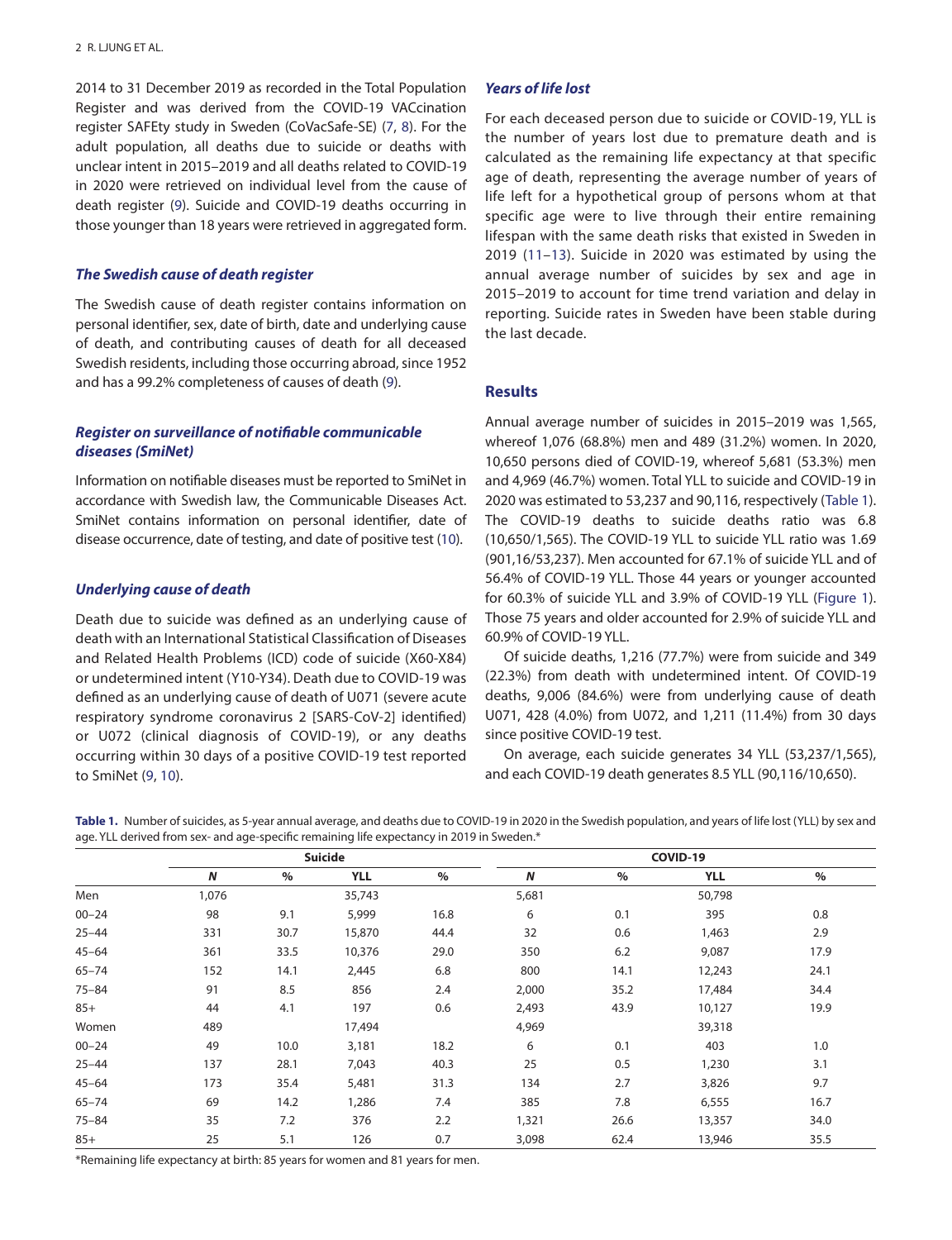

<span id="page-2-0"></span>Figure 1. [Proportional contribution of each age group to the total years of life lost \(YLL\) to suicide and to COVID-19 in 2020 in Sweden for men and women](#page-1-2) [separately.](#page-1-2)

# **Discussion**

This population-based nationwide study shows most of YLL to suicide was in those 44 years and younger, whereas most of YLL to COVID-19 was in the old and very old. YLL to COVID-19 in 2020 was around 70% higher than YLL to suicide. For both suicide and COVID-19, YLL was higher for men than for women.

The main strengths include the population-based cohort design with full nationwide coverage of the population and complete follow-up of deaths. We chose to present data on the maximal possible number of suicides by including both suicide and death with undetermined intent [\(14](#page-4-7)), and the maximal possible number of deaths related to COVID-19 by including all deaths with an underlying cause of death related to COVID-19 and death occurring within 30 days of a positive test for COVID-19, as proposed by the Public Health Agency of Sweden. These choices could be an over-estimation of both suicides and COVID-19 deaths.

In line with the current recommendations from GBD, we applied neither age-weighting nor discounting of YLL [\(15](#page-4-8)). Ageweighting, where YLL in children or the elderly is counted less, would have reduced the YLL in COVID-19 more than in suicide. This would have reduced the relative difference between the two conditions. Discounting where future YLL is discounted would probably have reduced the YLL to suicide more than to COVID-19 as most of the YLL in suicide lays far in the future compared to YLL to COVID-19 where the remaining life expectancy in the elderly deceased from COVID-19 lays only a few years ahead. As a more interpretable and simplistic approach, we used the actual sex-specific remaining life expectancy in Sweden in 2019 to calculate YLL, with a sex gap of around 4 years in favor of women (remaining life expectancy at birth of 85 years for women and 81 years for men) ([2,](#page-3-1) [5,](#page-3-3) [15](#page-4-8)). If we would have used the global burden of disease reference life table for 2010 with a life expectancy at birth of 86 years for both sexes, this would increase YLL to both suicide and COVID-19 relatively more for men than for women ([2](#page-3-1), [15](#page-4-8)).

<span id="page-2-5"></span><span id="page-2-4"></span><span id="page-2-3"></span><span id="page-2-2"></span><span id="page-2-1"></span>Between country comparisons of YLL can be informative but the calculation of disease specific YLL can be prone to country specific differences in health care system and resources, and quality of cause of death statistics, as well as to diagnostic procedures and testing as can be seen in between country comparisons of YLL to COVID-19 [\(16\)](#page-4-9). Without competing risk of suicide persons with psychiatric disease still have a shorter life expectancy ([14,](#page-4-7) [17](#page-4-10)). Similarly, YLL to COVID-19 is mostly attributable to the fragile comorbid old population [\(18](#page-4-11)).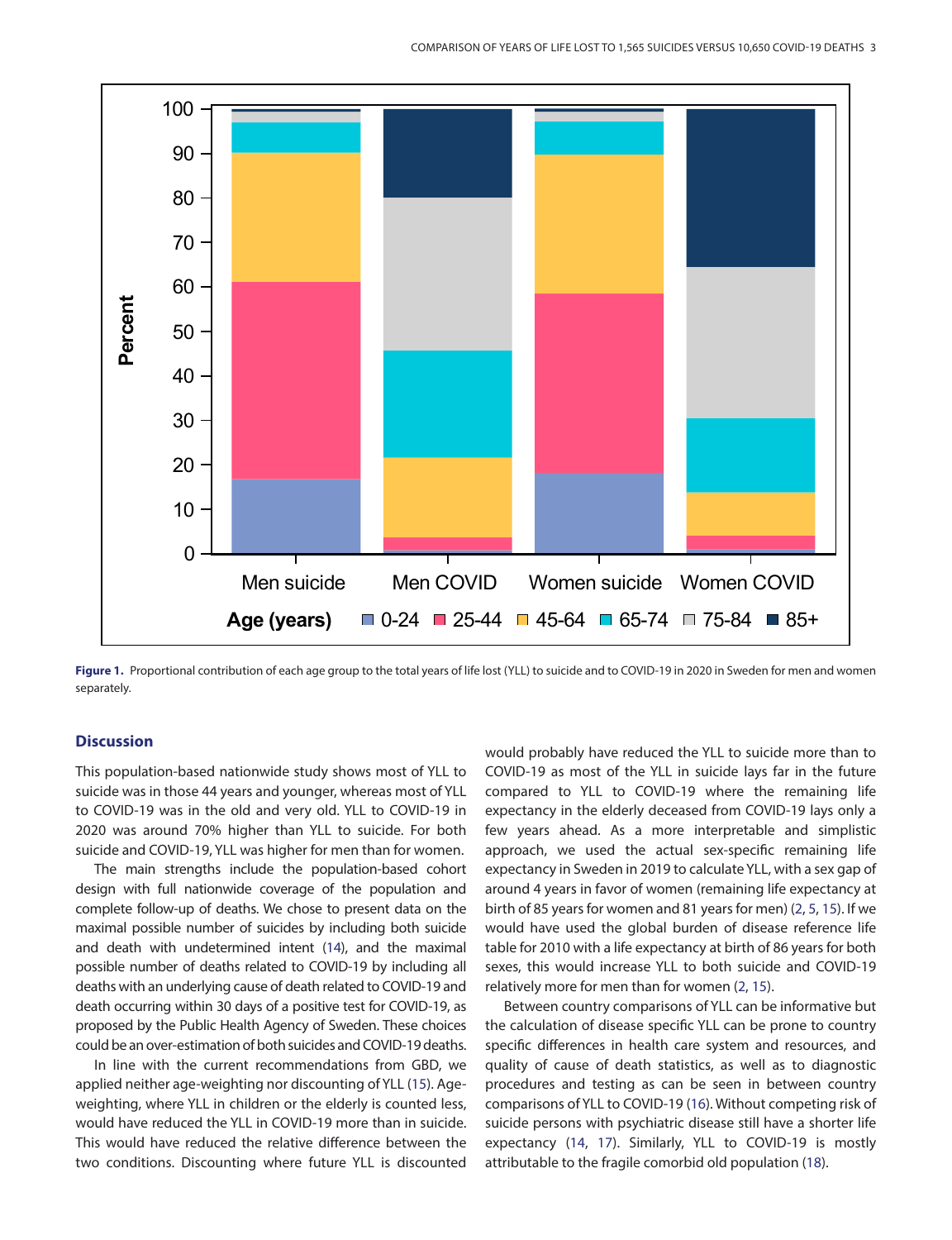Regardless of the methodological considerations above, YLL to suicide is more than half of YLL to COVID-19 in 2020. Enormous efforts and resources have been put on tackling the pandemic, and without these, the burden would probably have been much larger. However, the pandemic has shown that countries can vigorously pursue necessary action for improving public health. YLL to suicide affects Sweden repeatedly, ongoing year after year. Hence, extrapolating the total burden of suicide in the last 10 years compared to COVID-19 in 2020 yields that more than five times of YLL are lost to suicide than to COVID-19 in the last decade. The Swedish Medical Products Agency participates in a joint effort of several government agencies to develop a national strategy for psychiatric health and suicide prevention, initiated by the Swedish government in 2020. The Agency also participates in the assessment of marketing authorization applications as well as the monitoring of safety of COVID-19 vaccines within the EU. Evaluating the number of potential YLL to suicide and to COVID-19 could from a public health perspective be informative for actions and decisions of government agencies.

### **Conclusion**

YLL to COVID-19 in 2020 was around 70% higher than YLL to suicide despite that COVID-19 deaths were more than six times more common than suicide. Hence, a suicide generates four times more YLL than a COVID-19 death. From a public health perspective, it is important to not neglect diseases that contribute to the total burden of disease, ongoing year after year and where joint national efforts may have an impact.

# **Ethics approval and consent to participate**

The study was approved by the Swedish Ethical Review Authority (2020-06859 and 2021-02186) and has conformed to the principles embodied in the Declaration of Helsinki. The need for informed consent is regulated in the Swedish Act on ethical review in human research. An informed consent is waived by Swedish Ethical Review Authority as this is a register-based study.

#### **Availability of data and materials**

According to Swedish Law, the data cannot be placed in a publicly available repository. Researchers can, after ethical approval from the Swedish Ethical Review Authority ([www.](http://www.etikprovningsmyndigheten.se) [etikprovningsmyndigheten.se\)](http://www.etikprovningsmyndigheten.se), apply for data from the National Board of Health and Welfare, Stockholm, Sweden (www[.socialstyrelsen.se](http://socialstyrelsen.se)). The Swedish Medical Products Agency will consider proposals for research collaboration. Enquiries can be submitted to the agency ([registrator@](mailto:registrator@lakemedelsverket.se) [lakemedelsverket.se](mailto:registrator@lakemedelsverket.se) with a copy to the corresponding author [rickard.ljung@lakemedelsverket.se](mailto:rickard.ljung@lakemedelsverket.se)).

# **Disclosure statement**

The authors declare no conflict of interest.

#### **Funding**

No funding. This is a government agency work.

#### **Authors' contributions**

All authors developed the hypothesis and study design. RL obtained ethical approval, managed data, performed the statistical analysis, and completed the figure. RL and BZ performed literature search and wrote the first and successive drafts of the manuscript. All authors contributed to study concept and design, analysis and interpretation of data, and drafting or critical revision of the manuscript for important intellectual content. RL had full access to the data in the study and had final responsibility for the decision to submit for publication.

#### **Notes on contributors**

*Rickard Ljung*, MD, PhD, MPH, is a Professor of Epidemiology at the Swedish Medical Products Agency and an Associate Professor of Social Medicine, Institute of Environmental Medicine at Karolinska Institutet, Stockholm, Sweden.

*Maria Grünewald*, MSc, PhD, is a Statistician at the Swedish Medical Products Agency.

*Anders Sundström*, MSc, PhD, is a Signal Assessor at the Swedish Medical Products Agency.

*Lena Thunander Sundbom*, MSc, Pharm, PhD, is a Signal Assessor at the Swedish Medical Products Agency.

*Björn Zethelius*, MD, PhD, is a Scientific Director in Pharmacotherapy at the Swedish Medical Products Agency and an Associate Professor of Medicine at Uppsala University, Uppsala Sweden.

# **ORCID**

Rickard Ljung @<https://orcid.org/0000-0002-0654-4530>

#### **References**

- <span id="page-3-0"></span>[1.](#page-0-0) Global Burden of Disease. Institute for Health Metrics and Evaluation ([healthdata.org\)](http://healthdata.org) Available from: [https://www.healthdata.org/gbd/](https://www.healthdata.org/gbd/about) [about](https://www.healthdata.org/gbd/about) [cited 17 February 2022].
- <span id="page-3-1"></span>[2.](#page-0-1) Global Health Estimates 2020: disease burden by cause, age, sex, by country and by region, 2000–2019. Geneva: World Health Organization; 2020. Available from: [https://www.who.int/data/global-health-esti](https://www.who.int/data/global-health-estimates)[mates](https://www.who.int/data/global-health-estimates) [cited 23 October 2021].
- [3.](#page-0-1) Ljung R, Peterson S, Hallqvist J, Heimerson I, Diderichsen F. Socioeconomic differences in the burden of disease in Sweden. Bull World Health Organ. 2005 Feb;83:92–9.
- <span id="page-3-2"></span>[4.](#page-0-2) Naghavi M, Global Burden of Disease Self-Harm Collaborators. Global, regional, and national burden of suicide mortality 1990 to 2016: systematic analysis for the Global Burden of Disease Study 2016. BMJ. 2019 Feb 6;364:l94. doi: [10.1136/bmj.l94](http://dx.doi.org/10.1136/bmj.l94)
- <span id="page-3-3"></span>[5.](#page-0-3) World Health Organization (WHO). The Global health observatory. Global health estimates: leading causes of death. Available from: [https://](https://www.who.int/data/gho/data/themes/mortality-and-global-health-estimates/ghe-leading-causes-of-death;WHO)